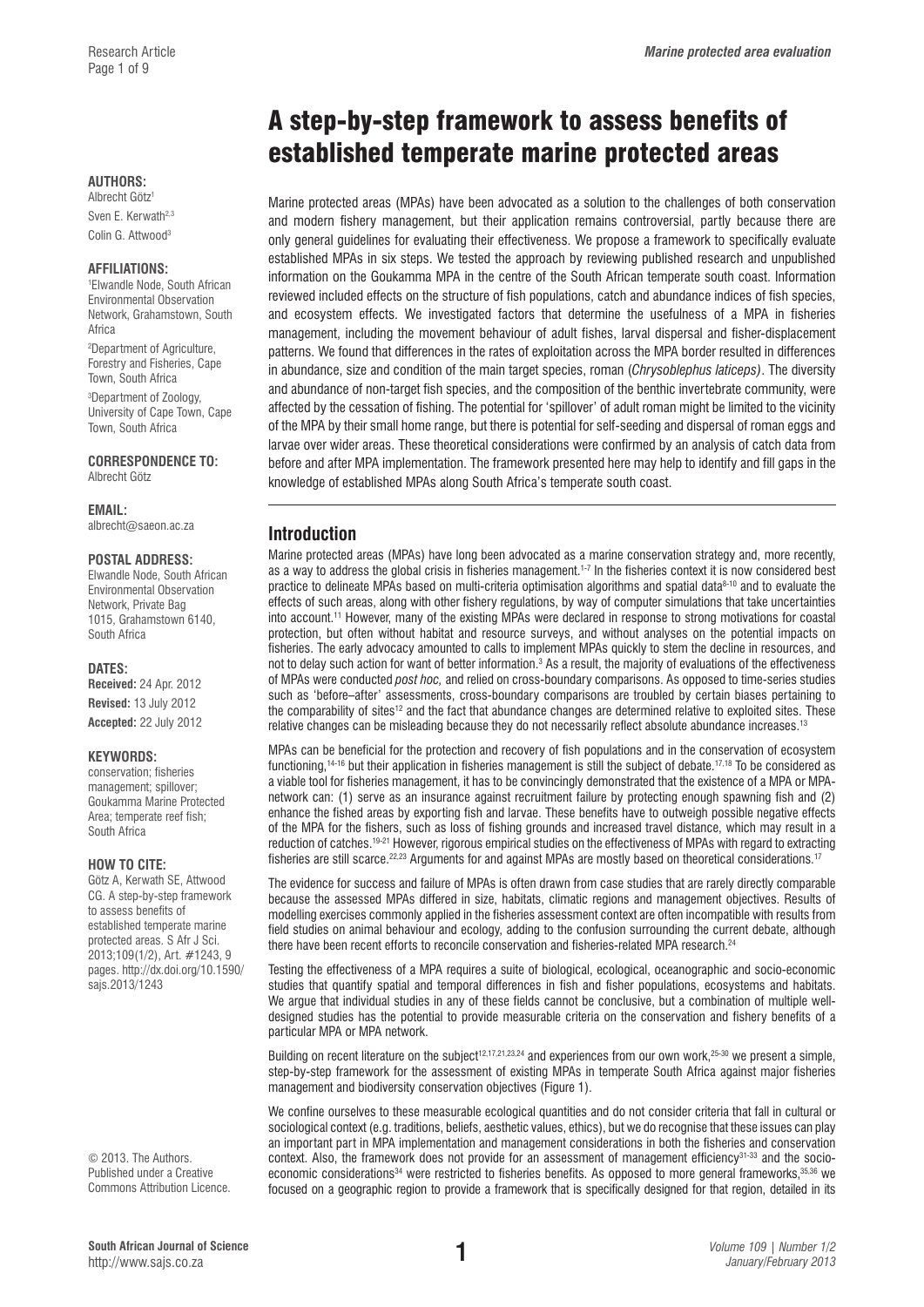

**Figure 1:** The marine protected area (MPA) assessment 'tool box' summarises and relates the criteria necessary to evaluate the effectiveness of a MPA in six consecutive steps.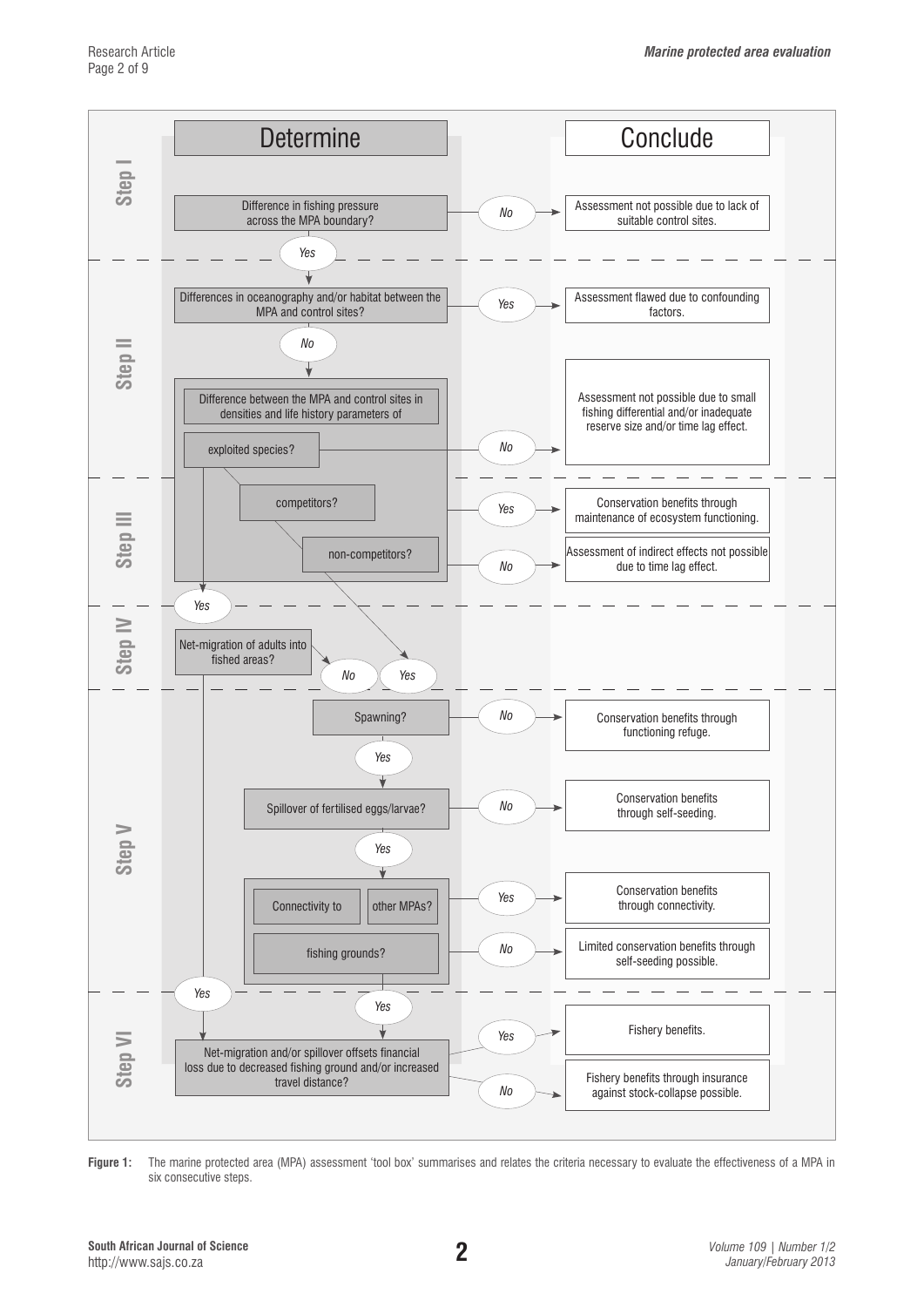methodology and thoroughly tested with a case study. As a result, the developed framework should be applicable to other MPAs in that region, which could be assessed in an effective and comparable manner.

We used our framework to assess the Goukamma MPA in terms of both biodiversity conservation and fishery benefits. In the process we reviewed published information pertaining to individual assessment criteria. We chose the medium-sized Goukamma MPA as a test case because (1) it has both conservation and fisheries management objectives, (2) information on most of the above criteria were available, and (3) its central location on the south coast makes it representative of temperate reef habitat in South Africa. We define 'MPA' in this paper as an area where the exploitation of one or more species has been excluded. Goukamma was proclaimed for the protection of offshore reefs, but shore angling was allowed in the MPA, so our assessment of its effectiveness was restricted to the offshore areas. The only type of offshore exploitation occurring in the Goukamma area was boat-based linefishing. Trawling did not occur and effects of pollution or shipping were considered negligible.

## **Test case: Goukamma**

The Goukamma MPA is situated along the temperate south coast of South Africa. It extends about 18 km alongshore and one nautical mile (1.8 km) offshore, with a total area of approximately 40 km2 (Figure 2). It includes rocky platforms, sandy beaches, an estuary (the Goukamma River), sub-tidal rocky reefs of aeolianite or sandstone origin,<sup>37</sup> and subtidal sandy and muddy substrata.38 The MPA was implemented in 1990 for the protection of offshore reef habitats.



**Figure 2:** The Goukamma marine protected area (MPA) on the South African temperate south coast.

The offshore reefs in and around the Goukamma MPA provide habitat for a number of endemic temperate fish species. Sea breams (Sparidae) are the overwhelmingly dominant family and roman (*Chrysoblephus laticeps*) is the most commonly caught reef fish adjacent to the MPA. Roman grow slowly, reach a maximum age of about 19 years and sexual maturity at about 3.5 years old. As a protogynous hermaphrodite, they change sex from female to male at about 9 years old.<sup>27</sup> They are omnivorous throughout their life but increase the fish component in their diet as they grow older and more territorial.<sup>26,39</sup> Roman occur to a depth of 200 m along the temperate coast of South Africa and are represented in at least 10 MPAs in the Agulhas Bioregion. The Goukamma MPA represents less than 1% of the available habitat for this species.

The offshore reefs surrounding the Goukamma MPA are exploited by recreational and commercial fishers, who operate from motorised boats. Generally, their gear includes fibreglass rods and reels, monofilament or braded lines, chemically sharpened hooks, echo sounders and global positioning systems. Apart from roman, santer (*Cheimerius nufar*), blue hottentot (*Pachymetopon aeneum*), red stumpnose (*Chrysoblephus gibbiceps*) and red steenbras (*Petrus rupestris*) are commonly part of the reef fish catch in the area. Since 1985, commercial linefish catch and effort data have been collected by the government agency responsible for the management of marine living resources in South Africa. Based on boat skippers' estimates, the information includes daily catch in kilograms per species per boat, number of crew, hours fished, unique vessel code, year, month, date, area and approximate distance from shore.

Although shore angling is allowed inside the Goukamma MPA, the catch differs distinctly from that of the boat-based reef fishery. The eight most commonly caught fishes on offshore reefs comprised over 91% of the boat-based catch in numbers. Only four of these species were recorded in shore angling catches in Goukamma, contributing a mere 1.7% in numbers.<sup>40</sup> As a result, the shore fishery was considered to have a negligible effect beyond the surf zone.

The Goukamma MPA was implemented without rigorous testing or offshore habitat surveys. Ten years after its proclamation, a number of *post-hoc* fishery independent studies were conducted over a 4-year period to evaluate the MPAs benefit to conservation and its effect on the fishery.<sup>25-30</sup> These studies were confined to offshore reef habitats in and around the Goukamma MPA which was proclaimed for the protection of overexploited offshore reef fish communities. Effects of fishing on hake (*Merluccius capensis*), the main linefish target on the soft substrates in the area, were not the focus of investigations and were omitted from the framework because the impact of the handline fishery on this species is negligible in comparison to the trawl sector<sup>41</sup> and the habitat available inside the MPA is mostly too shallow for this species.

## **Step I: Assessing differences in exploitation pressure**

The first condition, not only for the assessment but also for any meaningful function of a MPA, is that there is a significant difference in *actual* exploitation rates inside and outside the MPA. A lack thereof precludes an assessment of a MPA against control sites. Two reasons for this situation are plausible. The first is poor enforcement and compliance. Although the spectrum of MPAs around the world ranges from mere 'paper-parks' to areas with strict monitoring and control, we argue that there are few MPAs with a 100% compliance rate.42-47 Many MPAs suffer from considerable illegal exploitation, sometimes purely as a result of poorly demarcated boundaries.48,49 The second is that the areas adjacent to the MPA are only lightly exploited. In some cases MPAs tend to be placed in more remote areas less important for fishers to ease implementation against public resistance.<sup>45</sup> Both of these issues need to be investigated to provide conclusive evidence of MPA benefits.

## *Test case: Goukamma*

Monitoring of the positions of fishing boats<sup>50</sup> over 3 years revealed that fishing often occurred close to the MPA boundary, but seldom exceeded 500 m into the MPA (Figure 3). A significant difference in the average boat count between the MPA core and the fished area (seven outside for every one boat inside the MPA) was found (chi-square test; *p*<0.001).



**Figure 3:** Positions of fishing boats in relation to the marine protected area boundary.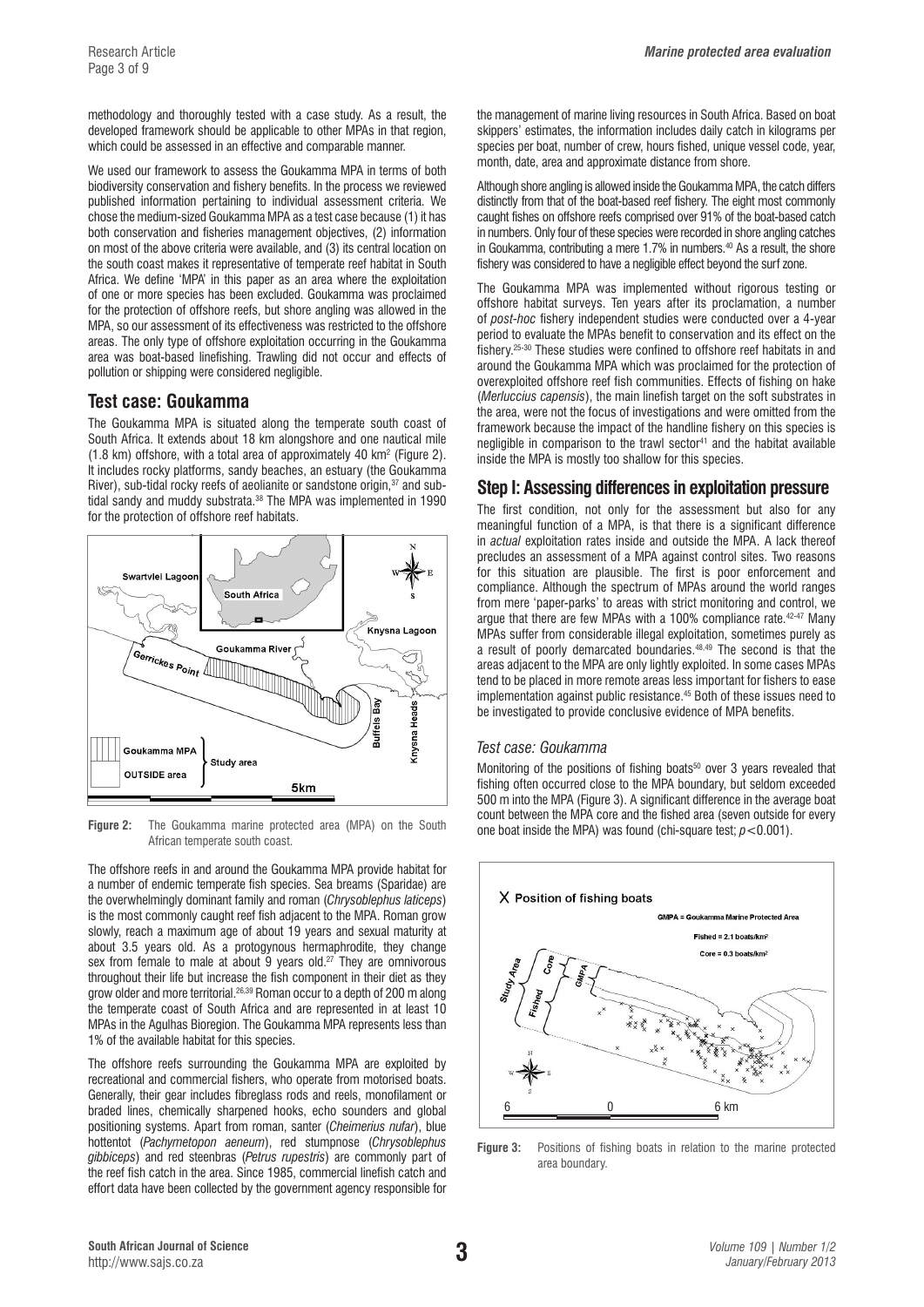Although fishing effort concentration along the boundary of a MPA is a common phenomenon ('fishing the line'),22,51,52 the frequency of transgressions or level of illegal fishing inside a MPA is usually not determined in MPA studies. This omission makes it difficult to compare the fishing differential at Goukamma to other MPAs and to predict an effect on fish abundance. However, at geographically separate fishing locations in the Caribbean, a fishing differential similar to that found at Goukamma was sufficient to produce significant changes in abundance, size and assemblage of eight species of parrotfish.<sup>53</sup>

## **Step II: Detecting a difference in population parameters**

If spatial protection is providing any advantage to exploited species, there should be a measurable difference in abundance and/or size or other life-history parameter. This effect can be detected either as an improvement over time in the case of a newly established MPA over and above the natural variability and variability in exploitation rates,16,54 or as a difference in these parameters across the MPA boundary in the case of established MPAs, where 'before–after' studies are not possible. In such cases, it must be demonstrated that cross-boundary differences are not just the result of systematic bias in habitat, seasonality or other auxiliary factors (confounding factors), but can be ascribed to differential rates of exploitation. A failure to detect cross-boundary effects could be attributed to a small fishing differential (low exploitation levels or frequent poaching), inadequate MPA size in relation to the home range of the exploited species (too many fish become available to the fishery outside the MPA because of a large home range) or a lag-phase effect. On average, it takes at least 5 years before a reserve effect can be detected.<sup>13</sup>

## *Test case: Goukamma*

Very little information was available on fish density, life history of the target species and the habitats inside and across the Goukamma MPA boundary before implementation. A continuous band of reef runs parallel to the coast straddling the offshore boundary of the MPA.30 Reef structure inside and outside the protected area was similar in terms of depth range, relief and rugosity. Current measurements implied that there were no systematic differences in current patterns over the reef complex as a result of fast shifting eastward (60%), westward (30%) or southward (10%) currents.29 A preliminary investigation into the catches of the boat-based linefishery revealed that roman constituted the most important target species on the reef in the area. This species also constituted the most common catch of a high-value species during preliminary research angling.

Controlled angling (273 sites) and underwater visual census (UVC; 177 individual point counts) inside and outside the MPA over a 40-month period revealed that roman occurred in significantly higher densities and mean sizes inside the MPA (generalised linear models (GLM);  $p$ <0.001).<sup>27</sup> Sites chosen for comparisons were similar with respect to benthic growth, substratum types, topography and oceanographic conditions.30 Furthermore, age-at-maturity and age-at-sex-change were lower in the exploited area. The condition factor of roman was significantly lower inside the MPA than outside (0.0283 g/cm $^3$  versus 0.0295 g/cm $^3\!;$  $p$ <0.001), a probable sign of higher intraspecific competition.<sup>27</sup>

Apart from roman, 10 other reef fish species were landed by the boatbased fishery and could be considered secondary target species. However, catch frequencies of these species were less than 20% of the overall catch. Sample sizes were thus insufficient for the secondary target species to be assessed at the same level of detail as roman (i.e. life-history effects). However, this assessment may be possible elsewhere if catches are not dominated by one species. The effects of the MPA on the abundance of secondary target species and non-target species are important from a biodiversity conservation perspective and were considered in the following step of the framework (Step III).

The empirical findings reviewed here suggest that the Goukamma MPA is effective in protecting a spawning population of the main target

species in the area.<sup>27</sup> The results are not surprising as similar fishinginduced effects have been found elsewhere.14,16,55 What is noteworthy is that Goukamma is functional despite the rather small area of protected reef49 which is also continuous with unprotected habitat across the MPA boundary. Both of these factors can compromise a MPA's protective effect,<sup>15,56</sup> but would be less important where the home range of the target species is small (see Step IV).

# **Step III: Detecting ecosystem effects**

A MPA with its adjacent fished areas could be considered a largescale 'exclusion experiment' which makes it possible to measure the effects of fishing on the ecosystem as a whole.<sup>57</sup> Higher densities of exploited species inside a MPA should have a measureable effect on other species within the ecosystem through interspecific interactions. Densities of species competing with the exploited species (competitors) should be lower inside the MPA when compared to the fished site.<sup>57,58</sup> The opposite could be true for species which do not compete with the exploited species, given the likelihood that some compete for space and/ or food with the competitors. A failure to detect indirect effects when using adequate sampling methods can have two main reasons.<sup>13</sup> If changes in the abundance of the exploited species are relative rather than absolute, indirect effects do not necessarily follow. This situation can arise where abundance differentials across MPA boundaries rather than time-series are examined. Also, the lag-phase for indirect effects to be measurable after MPA establishment is significantly longer than that for direct effects. As a result, indirect effects may not be detected where time-series are too short or cross-boundary assessments are conducted too early after MPA establishment.

## *Test case: Goukamma*

The differences between exploited and protected sites at Goukamma were not confined to the target species.<sup>29,30</sup> GLMs and multivariate analysis of controlled angling and UVC data also revealed significant differences in species diversity, abundance and size frequency of nontarget fish species. These findings were echoed by differences in benthic invertebrate community structure. Differential fishing pressure across the MPA boundary was the principle explanatory factor. Species that had various degrees of dietary overlap with roman,<sup>39</sup> such as santer, dageraad (*Chrysoblephus cristiceps*), fransmadam (*Boopsoidea inornata*) and blue hottentot were less abundant inside the MPA. In contrast, herbivores and small benthic omnivores such as strepie (*Sarpa salpa*), blacktail (*Diplodus capensis*) and steentjie (*Spondyliosoma emarginatum*) were more common inside the MPA because their diets overlapped less with that of roman. Crinoids, the preferred prey of roman, were less abundant inside the MPA. There was also less algal cover inside the MPA, which was attributable to higher grazer (benthic omnivore) abundance.<sup>59,60</sup>

In ecological communities, indirect effects are usually smaller in magnitude and more variable than direct effects.61 Consequently, few studies have revealed indirect effects of fishing on marine communities even around well-established MPAs. This dearth is partly because of the difficulties associated with separating fishing effects from auxiliary environmental factors in the presence of high levels of natural variability. MPA studies that investigated temperate reefs mainly report on fish– invertebrate interactions.62 At Goukamma, we were able to show how roman compete with other omnivorous fish within the same trophic guild through such fish–invertebrate interactions. This ability was possible because of a randomly stratified sampling design that took environmental factors into account, thereby reducing the variability in the data set. $27$ Furthermore, the small home ranges of the reef fish (see below) meant that indirect effects of fishing were spatially less diffused and changes within the reef community remained local.

# **Step IV: Evaluating the potential for spillover of adult fishes**

The spatio-temporal behaviour of the exploited species has a profound effect on the functionality of a MPA. Theory predicts a density-dependent dispersal of fish, which should result in a measurable net export of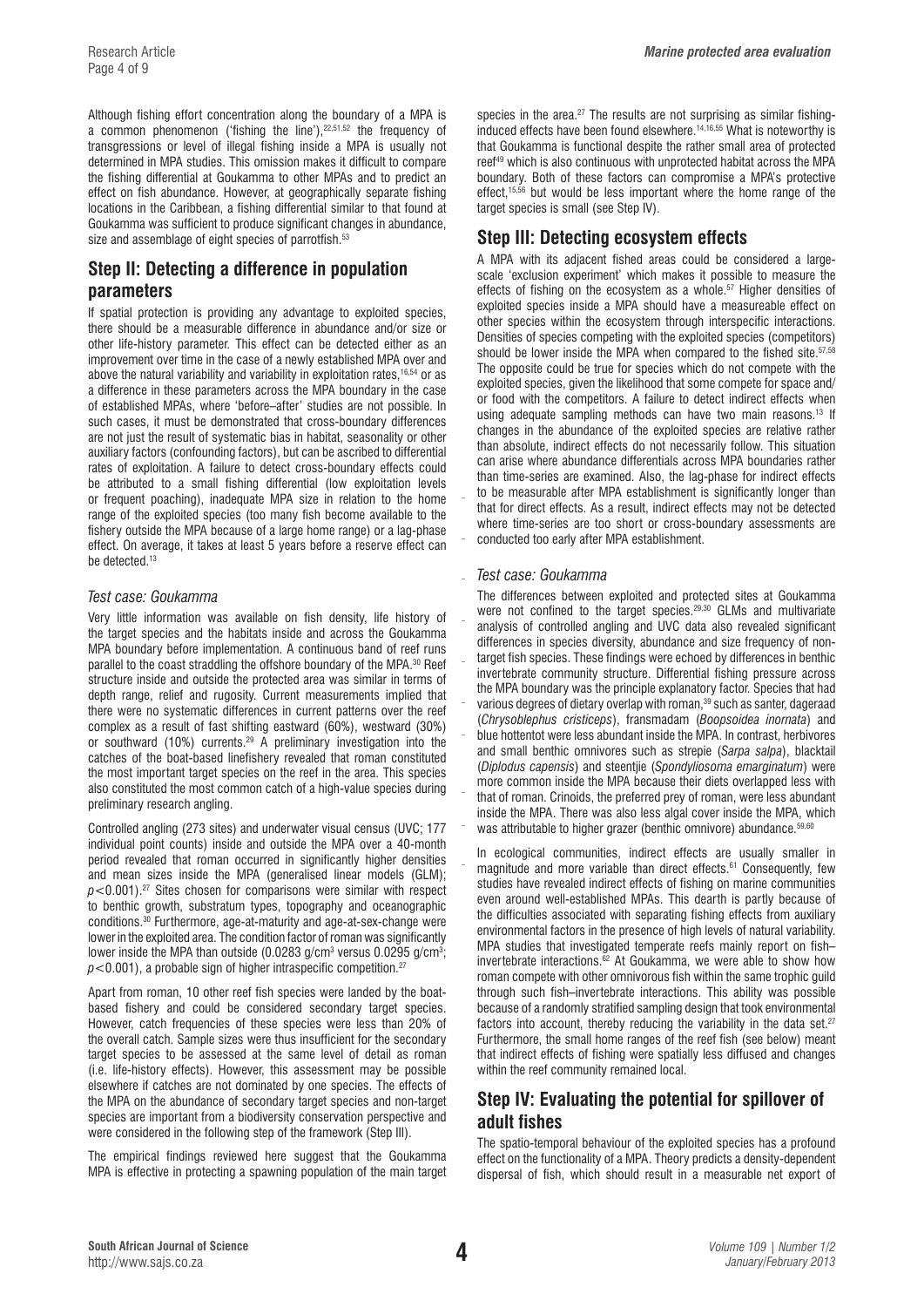fish out of the MPA into the surrounding fishing areas.<sup>63,64</sup> However, for species with a high degree of site fidelity, a density increase might rather result in a change in physiological parameters such as condition factor or growth rate. In such cases there would be limited potential for spillover of adult fish. On the other hand, for more mobile species, a MPA could still be effective by providing refuge during crucial life-history events such as spawning aggregations.

#### *Test case: Goukamma*

Mark and recapture and acoustic telemetry studies of roman at three locations along the South African temperate coast, including the Goukamma MPA, indicated that post-recruit roman occupied home ranges between 1000 m<sup>2</sup> and 3000 m<sup>2</sup>.<sup>25,26</sup> Although these areas can expand to 10 000 m<sup>2</sup> for spawning females, most roman remained resident. Only a small percentage (6–9%) relocated within a distance of less than 10 km.25 Although it was not studied in similar detail, most of the other reef-associated species found in the area (all members of the sea bream family) have been reported to be resident.<sup>65,66</sup> No indication of density-dependent movement effects were detected in any of the mark and recapture experiments on these species.

Taking into account life-history parameters, observed habitat distribution, abundance, size frequency, natural mortality and the effect of fishing on the age-at-sex-change determined at Goukamma,<sup>27</sup> the effect of the Goukamma MPA on the roman population was simulated with a spatially explicit individual-based model.<sup>28</sup> The individual trajectories of nearly two million fish over three generations were followed during a simulated implementation of the reserve after 18 years of moderate exploitation. In this simulation, parameters such as age-at-sex-change, abundance and size frequency returned to pristine values 10 years after the MPA was implemented. However, little adult 'spillover' into fished areas was predicted. Fishing mortality and recruitment were kept constant in the model, as the former was not known within the required resolution and the latter was considered to be a function of processes of larger magnitude. Possible boundary effects caused by larval spillover could therefore not be detected in this simulation. The site fidelity of roman makes it suitable to be protected effectively even within very small 'no take' MPAs.

Spillover of adult fish from MPAs into adjacent fishing grounds has been reported from tropical51,67-69 and temperate regions.52,70 The detection of spillover crucially relies on information on the movement behaviour of the target species. However, studying movement behaviour is logistically complex and expensive. At Goukamma, the small home range of roman reduced the complexity and costs of this task. The additional information on abundance, life history and habitat distribution allowed for realistic modelling of population recovery and spillover.

# **Step V: Evaluating the potential for larval spillover**

Given a higher density of exploited species inside a MPA without adult netmigration into fished areas, the MPA would merely function as a refuge if no spawning were to take place inside its boundaries. If spawning occurs, the larval ecology in the case of pelagic spawners and the oceanographic patterns in and around the MPA, determine its potential to provide conservation or fishery benefits.<sup>71</sup> If no larval spillover was to occur, there would be conservation benefits from self-seeding through maintenance of biodiversity within the MPA. A prerequisite for larval spillover is a production differential of larvae between inside and outside the MPA. If there is larval spillover, fishery and conservation benefits can occur through connectivity to fished areas and other MPAs.

## *Test case: Goukamma*

Courtship behaviour of roman during the spawning season<sup>72</sup> was regularly observed during dives in the Goukamma area.50 Sampling during this period revealed that over a third of the mature roman (*N*=136) were reproductively active with 'ripe', 'ripe-running' or 'spent' gonads.<sup>50</sup> As a result of the size difference of mature roman at Goukamma, mean gonad weights of female and male roman were higher for individuals inside (**♀**: 9.2 g; ♂: 4.9 g) than outside (♀: 7.6 g; ♂: 4.2 g) the MPA. Although not studied in roman, a single large female carpenter (*Argyrozona* 



**Figure 4:** Projected distances of larval dispersal from the Goukamma marine protected area (MPA) into surrounding areas based on current patterns suggested by Tilney et al.<sup>80</sup> and Attwood et al.<sup>81</sup> and mean current velocities measured in the MPA. Arrows indicate potential larval dispersal (a) during long-shore oscillations with periods of 2 to 4 days and (b) upwelling events caused by strong easterly winds lasting for periods between 4 and 12 days. Shaded areas show the positions of MPAs.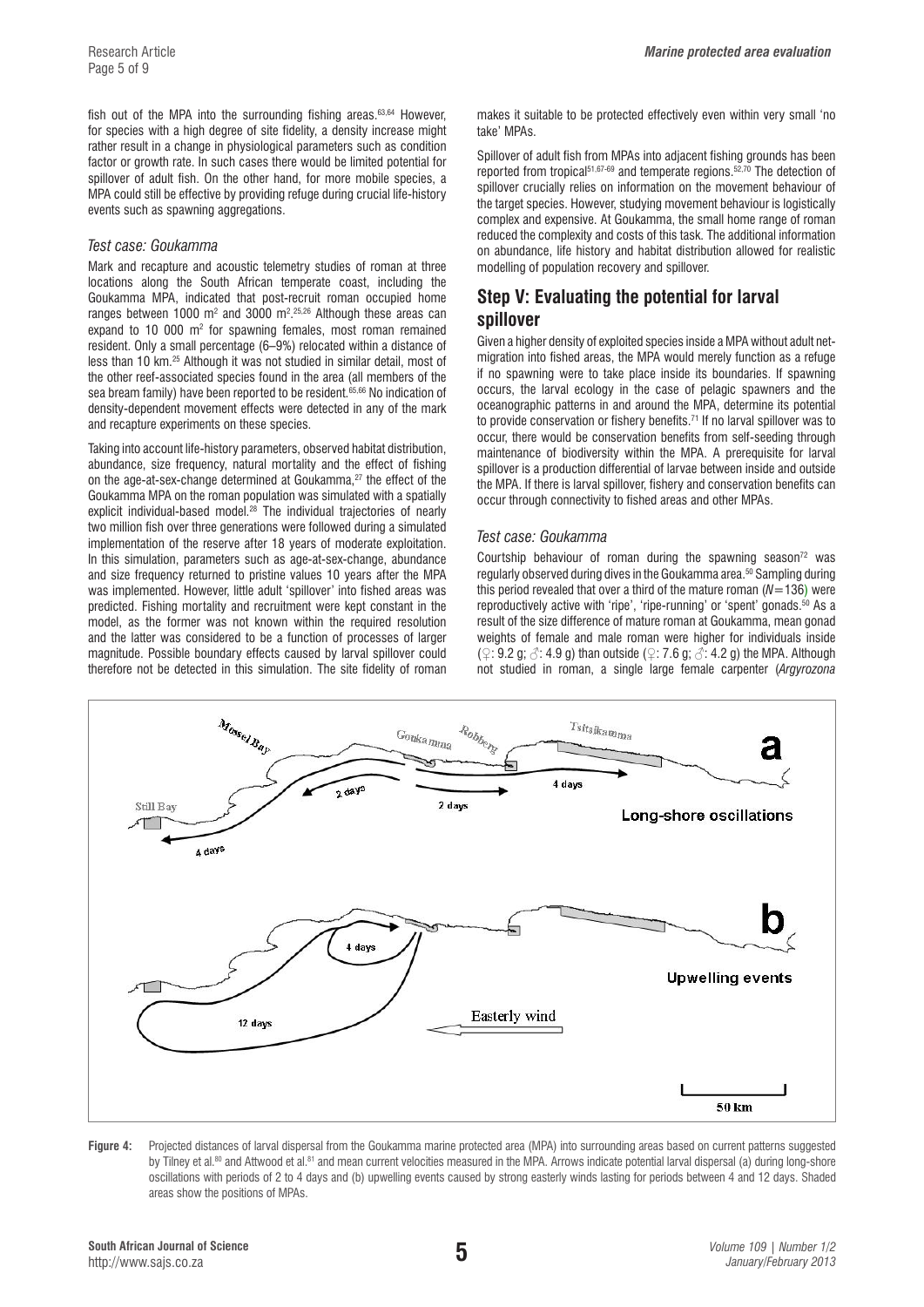*argyrozona*), a closely related species, will produce as many eggs as 72 small females during the same spawning season.<sup>73</sup> Higher densities and more fecund roman inside the MPA are likely to translate into a larval production differential across the boundaries of the Goukamma MPA.28

The potential for larval spillover from a reserve decreases with reserve size and increases with larval dispersal scale.<sup>71</sup> The dispersal scale depends on pelagic larval duration and current speed.74 According to *in-situ* rearing and morphological examinations,75,76 larvae of roman should drift passively in prevailing currents for about 17 days before they actively settle. Currents measured at Goukamma by holey-sock drogue deployments during the spawning season of roman suggested that passive transport across borders (bidirectional-longshore and offshore) would be achieved in time intervals from 5 h to 3 days.<sup>30</sup>

The potential of Goukamma MPA to export planktonic larvae of even sessile animal populations of short-distance dispersers was confirmed in a field study on brown mussel (*Perna perna*), which have a pelagic larval duration of about 15 days.<sup>77</sup> The comparatively long pelagic larval duration of roman, the strong currents at Goukamma (mean current speed of 0.3 m/s and maximum of 0.7 m/s) and the importance of connectivity between MPAs,78 indicate that an investigation into larger-scale oceanographic patterns and dispersal could reveal further conservation and fishery benefits through larval spillover.

Off the south coast of South Africa, two distinct current patterns occur during the spawning season of roman.<sup>79,80</sup> A fairly regular long-shore current oscillation is caused by east-moving cyclones with periods of 2 to 4 days and upwelling events caused by strong easterly winds lasting for periods between 4 and 12 days. Projection of long-shore larval dispersal based on the mean current velocities for eastward and westward directions measured at Goukamma suggested connectivity to the Robberg and Tsitsikamma MPAs in the east and fishing grounds around Mossel Bay and the Still Bay MPA in the west (Figure 4a). The mean velocity for southward currents implied that upwelling could transport larvae between 20 km and 60 km offshore. As revealed from infrared satellite imagery, prevailing easterly winds push the cold water between 50 km and 250 km westwards and the onset of westerly winds then drives the water eastwards and inshore. As a result, larvae could be transported back to the Goukamma MPA, possibly re-seeding the area (Figure 4b).

A recent genetic analysis of roman along the South African south coast<sup>81</sup> suggested a single well-mixed stock with no obvious change in genetic diversity from Cape Point (450 km west of Goukamma) to Port Alfred (350 km east of Goukamma). The authors concluded that dispersal in roman is 'bidirectional and of a magnitude sufficiently high to homogenize genetic structure' indicating connectivity between regional populations. Although not direct proof of larval dispersal from the Goukamma MPA, genetic analysis of marine populations as such constitute a valuable tool when assessing the dispersal of larvae from MPAs.<sup>82</sup>

Measuring larval dispersal remains one of the great challenges in MPA research.23,74,83 Research at Goukamma was no exception and led to the least conclusive evidence in the evaluation process of the MPA. Based on the oceanographic data and the limited information on the larval ecology of sea breams, the investigations presented indirect evidence for possible larval dispersal from the Goukamma MPA. This dispersal may happen over broad scales with potential for self-seeding and connectivity to other MPAs.81 To date, there is no direct evidence from field experiments for larval dispersal from MPAs in South Africa. The high degree of fish endemism along South Africa's coast makes the likelihood of larval recruitment back into natal populations greater.<sup>84</sup> Nevertheless, there is a need for investigating and quantifying effects of larval dispersal using environmental<sup>85</sup> and chemical tracers.<sup>86</sup>

## **Step VI: Detecting effects on the fishery**

The establishment of MPAs is likely to cause a change of fishing patterns which may result in additional travel costs and initial loss of catches. To consider a MPA as a fisheries management option, one needs to calculate whether the long-term benefits of sustaining the fishery outweigh any short-term negative consequences for the fishers.

To evaluate this, spatial information on fisheries catches before and after MPA implementation are most useful. For MPAs this information is typically either not available or derived from fishery-dependent catch information. These are of varying spatial resolution and quality.

## *Test case: Goukamma*

Fisheries data for the period 1985–1999 for the area within range of the launch sites of the commercial line boat fleet operating around Goukamma was analysed by one of us (Kerwath; unpublished data – National Marine Linefish System). The data were examined with regard to changes in fishing patterns, effort and catch in kilograms (i.e. catch per unit effort, CPUE) per boat. A log-linear model with a truncated negative binomial distribution was employed as this model also accounts for potential overdispersion.87 Confidence intervals for CPUE were estimated using a non-parametric bootstrapping procedure.<sup>88</sup>

The model suggested a strong relationship between roman landings and CPUE as an indicator of availability of this resource to the fishery. Results indicated that there was no negative impact on the fishery in terms of increased travel distances as there was no change in spatial fishing patterns. Furthermore, no systematic change in targeting was evident. As expected from the research angling results,<sup>27</sup> there was a steady improvement of standardised CPUE in the Goukamma area, which was elevated at sites directly adjacent to the reserve boundary. After 5 years, a period equivalent to the age of first recruitment of roman into the fishery,<sup>27</sup> the increase became more pronounced. As predicted, an improvement of roman catches was not observed in other areas along the South African south coast.

The presence of spatial fisheries catch data at Goukamma from before and after MPA implementation has to be considered fortunate. The increase in standardised CPUE and landings of roman from 1995 onwards can best be explained by a combination of boundary effects and an increased reproductive output from the reserve and the resultant improvement of recruitment into the fishery. Not only did catch rates and roman landings increase after the establishment of the MPA, there was also no indication that fishers were displaced or had to change their fishing pattern. Although these results are still subject to verification, this observation was an important one which is still rarely considered in the conservation-oriented MPA literature.17,21

## **Discussion**

Convincing empirical evidence that can ascribe even relatively simple effects, such as differences in abundance between MPAs and exploited areas to differential exploitation, is still rare.15,22,89 By investigating a set of key questions, we were able to show that the exclusion of fishing boats from Goukamma had an overall beneficial effect which manifested itself in a recovery of the species that had been the main target within the MPA, which in turn had positive effects on the maintenance of ecosystem functioning inside the MPA and an improved fishery yield outside its boundaries.

Most of the individual issues identified here have been examined in numerous MPAs around the world,<sup>5</sup> but only in combination can they be used to support or refute the effectiveness of a MPA. This complex task required a framework that could be followed during an assessment. Although such frameworks already exist, existing frameworks were designed to be generally applicable35,36 and can therefore lack the necessary methodological detail required in the process. Other frameworks focused on different aspects of MPA assessments, such as management efficiency<sup>31</sup> and economic value,<sup>34</sup> or used mathematical models to describe the trade-offs between conservation and fishery benefits.90 In this contribution, we proposed and followed a practical step-by-step guide that would be generally applicable to MPAs that aim to derive their benefits mainly from exclusion of exploitation. We acknowledge that there are other mechanisms, for example the exclusion of habitat disturbance through diving and boating or specific protection from marine pollution, which are not covered here. In the case of Goukamma, a medium-sized MPA where the exclusion of boat-based fishing was aimed at protecting temperate reef habitat, the framework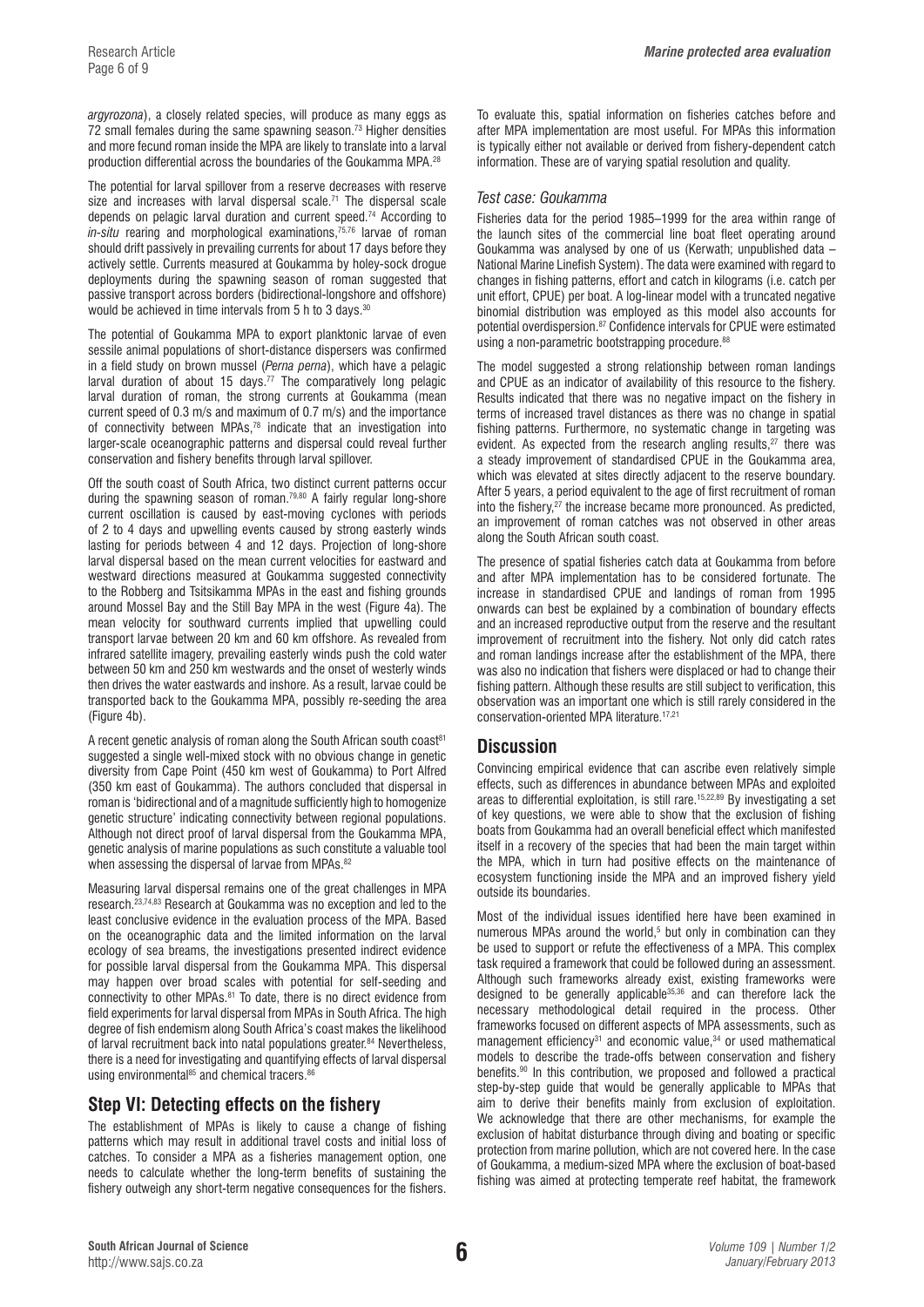was adequate to detect a positive effect on biodiversity conservation and fishery management. The framework may help to identify and fill gaps in the knowledge around similar MPAs with similar objectives and make MPA assessments more rigorous. A more general applicability could be tested using MPAs of different sizes, representative of the various biogeographic regions, habitats, marine resources and extractive users in South Africa and elsewhere.

The history of MPAs in South Africa was not out of step with developments elsewhere. The expansion of MPAs into the offshore realm has brought conservation and fisheries management into further confrontation, which calls for a more rigorous approach to the assessment of the effectiveness of this management tool against more traditional, speciesspecific conservation and management approaches.

## **Acknowledgements**

This project was funded in part by the National Research Foundation (South Africa) and the Marine Living Resources Fund. The Elwandle Node of the South African Environmental Observation Network provided additional assistance.

## **Authors' contributions**

A.G. and S.E.K. designed and executed the experiments. C.G.A. contributed to the design of the experiments.

## **References**

- 1. Bohnsack JA, Ault JS. Management strategies to conserve marine biodiversity. Oceanography. 1996;9:73–82. [http://dx.doi.org/10.5670/](http://dx.doi.org/10.5670/oceanog.1996.30) [oceanog.1996.30](http://dx.doi.org/10.5670/oceanog.1996.30)
- 2. Clark CW. Marine reserves and the precautionary management of fisheries. Ecol Appl. 1996;6:369–370. <http://dx.doi.org/10.2307/2269374>
- 3. Roberts CM. Ecological advice on the global fisheries crisis. Trends Ecol Evol. 1997;12:35–38. [http://dx.doi.org/10.1016/S0169-5347\(96\)20109-0](http://dx.doi.org/10.1016/S0169-5347%2896%2920109-0)
- 4. Guénette S, Pitcher TJ. An age-structured model showing the benefits of marine reserves in controlling overexploitation. Fish Res. 1999;39:295– 303. [http://dx.doi.org/10.1016/S0165-7836\(98\)00173-8](http://dx.doi.org/10.1016/S0165-7836%2898%2900173-8)
- 5. Gell FR, Roberts CM. The fishery effects of marine reserves and fishery closures. Washington, DC: World Wildlife Fund; 2003.
- 6. García-Charton JA, Pérez-Ruzafa A, Marcos C, Claudet J, Badalamenti F, Benedetti-Cecchi L, et al. Effectiveness of European Atlanto-Mediterranean MPAs: Do they accomplish the expected effects on populations, communities and ecosystems? J Nat Conserv. 2008;16:193–221. [http://](http://dx.doi.org/10.1016/j.jnc.2008.09.007) [dx.doi.org/10.1016/j.jnc.2008.09.007](http://dx.doi.org/10.1016/j.jnc.2008.09.007)
- 7. Pérez-Ruzafa Á, Marcos C, García-Charton JA, Salas F. European marine protected areas (MPAs) as tools for fisheries management and conservation. J Nat Conserv. 2008;16:187–192. [http://dx.doi.org/10.1016/j.](http://dx.doi.org/10.1016/j.jnc.2008.09.008) [jnc.2008.09.008](http://dx.doi.org/10.1016/j.jnc.2008.09.008)
- 8. Margules CR, Pressey RL. Systematic conservation planning. Nature. 2000;405:243–253.<http://dx.doi.org/10.1038/35012251>
- 9. Grantham HS, Moilanen A, Wilson KA, Pressey RL, Rebelo TG, Possingham HP. Diminishing return on investment for biodiversity data in conservation planning. Conserv Lett. 2008;1:190–198. [http://dx.doi.org/10.1111/j.1755-](http://dx.doi.org/10.1111/j.1755-263X.2008.00029.x) [263X.2008.00029.x](http://dx.doi.org/10.1111/j.1755-263X.2008.00029.x)
- 10. Klein CJ, Steinback C, Scholz AJ, Possingham HP. Effectiveness of marine reserve networks in representing biodiversity and minimizing impact to fishermen: A comparison of two approaches used in California. Conserv Lett. 2008;1:44–51. <http://dx.doi.org/10.1111/j.1755-263X.2008.00005.x>
- 11. Hilborn R, Arcese P, Borner M, Hando J, Hopcraft G, Loibooki M, et al. Effective enforcement in a conservation area. Science. 2006;314:1266. <http://dx.doi.org/10.1126/science.1132780>
- 12. Willis TJ, Millar RB, Babcock RC, Tolimieri N. Burdens of evidence and the benefits of marine reserves for fishery management: Putting Descartes before des horse? Environ Conserv. 2003;30:97–103. [http://dx.doi.](http://dx.doi.org/10.1017/S0376892903000092) [org/10.1017/S0376892903000092](http://dx.doi.org/10.1017/S0376892903000092)
- 13. Babcock RC, Shears NT, Alcala AC, Barrett NS, Edgar GJ, Lafferty KD, et al. Decadal trends in marine reserves reveal differential rates of change in direct and indirect effects. Proc Natl Acad Sci USA. 2010;107:18256–18261. <http://dx.doi.org/10.1073/pnas.0908012107>
- 14. Mosqueira I, Côté IM, Jennings S, Reynolds JD. Conservation benefits of marine reserves for fish populations. Anim Conserv. 2000;3:321–332. [http://dx.doi.org/10.1111/j.1469-1795.2000.tb00117.](http://dx.doi.org/10.1111/j.1469-1795.2000.tb00117)x
- 15. Halpern BS. The impact of marine reserves: Do reserves work and does reserve size matter? Ecol Appl. 2003;13:117–137. [http://dx.doi.](http://dx.doi.org/10.1890/1051-0761%282003%29013%5B0117:TIOMRD%5D2.0.CO%3B2) [org/10.1890/1051-0761\(2003\)013\[0117:TIOMRD\]2.0.CO;2](http://dx.doi.org/10.1890/1051-0761%282003%29013%5B0117:TIOMRD%5D2.0.CO%3B2)
- 16. Lester SE, Halpern BS, Grorud-Colvert K, Lubchenco J, Ruttenberg BI, Gaines SD, et al. Biological effects within no-take marine reserves: A global synthesis. Mar Ecol Progr Ser. 2009;384:33–46. [http://dx.doi.org/10.3354/](http://dx.doi.org/10.3354/meps08029) [meps08029](http://dx.doi.org/10.3354/meps08029)
- 17. Hilborn R, Stokes K, Maguire J-J, Smith TL, Botsford W, Mangel M, et al. When can marine reserves improve fisheries management? Ocean Coast Manage. 2004;47:197–205. <http://dx.doi.org/10.1016/j.ocecoaman.2004.04.001>
- Degnbol P, Gislason H, Hanna S, Jentoft S, Nielsen JR, Sverdrup-Jensen S, et al. Painting the floor with a hammer: Technical fixes in fisheries management. Mar Policy. 2006;30:534–543. [http://dx.doi.org/10.1016/j.](http://dx.doi.org/10.1016/j.marpol.2005.07.002) [marpol.2005.07.002](http://dx.doi.org/10.1016/j.marpol.2005.07.002)
- 19. Nowlis JS, Roberts CM. Fisheries benefits and optimal design of marine reserves. Fish Bull. 1999;97:604–616.
- 20. Hastings A, Botsford LW. Comparing design of marine reserves for fisheries and for biodiversity. Ecol Appl. 2003;13:65–70. [http://dx.doi.](http://dx.doi.org/10.1890/1051-0761%282003%29013%5B0065:CDOMRF%5D2.0.CO%3B2) [org/10.1890/1051-0761\(2003\)013\[0065:CDOMRF\]2.0.CO;2](http://dx.doi.org/10.1890/1051-0761%282003%29013%5B0065:CDOMRF%5D2.0.CO%3B2)
- Kaiser MJ. Are marine protected areas a red herring or fisheries panacea? Can J Fish Aquat Sci. 2005;62:1194–1199. [http://dx.doi.org/10.1139/f05-](http://dx.doi.org/10.1139/f05-056) [056](http://dx.doi.org/10.1139/f05-056)
- 22. Willis TJ, Millar RB, Babcock RC. Protection of exploited fish in temperate regions: High density and biomass of snapper *Pagrus auratus* (Sparidae) in northern New Zealand marine reserves. J Appl Ecol. 2003;40:214–227. <http://dx.doi.org/10.1046/j.1365-2664.2003.00775.x>
- 23. Sale PF, Cowen RK, Danilowicz BS, Jones GP, Kritzer JP, Lindeman KC, et al. Critical science gaps impede use of no-take fishery reserves. Trends Ecol Evol. 2005;20:74–80. <http://dx.doi.org/10.1016/j.tree.2004.11.007>
- 24. Gaines SD, White C, Carr MH, Palumbi SR. Designing marine reserve networks for both conservation and fisheries management. Proc Natl Acad Sci. 2010;107:18286-18293. <http://dx.doi.org/10.1073/pnas.0906473107>
- 25. Kerwath SE, Götz A, Attwood CG, Cowley PD, Sauer WHH. Movement pattern and home range of roman *Chrysoblephus laticeps*. Afr J Mar Sci. 2007;29:93–103. <http://dx.doi.org/10.2989/AJMS.2007.29.1.8.73>
- 26. Kerwath SE, Götz A, Attwood CG, Sauer WHH. Area utilization and activity patterns of roman *Chrysoblephus laticeps* (Sparidae) in a small marine protected area. Afr J Mar Sci. 2007;29:259–270. [http://dx.doi.org/10.2989/](http://dx.doi.org/10.2989/AJMS.2007.29.2.10.193) [AJMS.2007.29.2.10.193](http://dx.doi.org/10.2989/AJMS.2007.29.2.10.193)
- 27. Götz A, Kerwath SE, Attwood CG, Sauer WHH. Effects of fishing on population structure and life history of roman *Chrysoblephus laticeps* (Sparidae). Mar Ecol Progr Ser. 2008;362:245–259.<http://dx.doi.org/10.3354/meps07410>
- 28. Kerwath SE, Götz A, Attwood CG, Sauer WHH. The effect of marine protected areas on an exploited population of sex-changing temperate reef fish: An individual-based model. Afr J Mar Sci. 2008;30:337–350. [http://](http://dx.doi.org/10.2989/AJMS.2008.30.2.10.560) [dx.doi.org/10.2989/AJMS.2008.30.2.10.560](http://dx.doi.org/10.2989/AJMS.2008.30.2.10.560)
- 29. Götz A, Kerwath SE, Attwood CG, Sauer WHH. Effects of fishing on a temperate reef community in South Africa 2: Benthic invertebrates and algae. Afr J Mar Sci. 2009;31:253–262. [http://dx.doi.org/10.2989/](http://dx.doi.org/10.2989/AJMS.2009.31.2.13.885) [AJMS.2009.31.2.13.885](http://dx.doi.org/10.2989/AJMS.2009.31.2.13.885)
- 30. Götz A, Kerwath SE, Attwood CG, Sauer WHH. Effects of fishing on a temperate reef community in South Africa I: Ichthyofauna. Afr J Mar Sci. 2009;31: 241–251.<http://dx.doi.org/10.2989/AJMS.2009.31.2.12.884>
- 31. Alder J, Zeller D, Pitcher T, Sumaila R. A method for evaluating marine protected area management. Coast Manage. 2002;30:121–131. [http://](http://dx.doi.org/10.1080/089207502753504661) [dx.doi.org/10.1080/089207502753504661](http://dx.doi.org/10.1080/089207502753504661)
- 32. Ervin J. Rapid assessment and prioritization of protected area management (RAPPAM) methodology. Gland, Switzerland: World Wildlife Fund; 2003.
- 33. Staub F, Hatziolos ME. Score card to assess progress in achieving management effectiveness goals for marine protected areas. Washington, DC: The World Bank; 2004.
- Grafton RQ, Akter S, Kompas T. A policy-enabling framework for the ex-ante evaluation of marine protected areas. Ocean Coast Manage. 2011;54:478–487. <http://dx.doi.org/10.1016/j.ocecoaman.2011.03.006>
- 35. Kelleher G. Guidelines for marine protected areas., Gland, Switzerland and Cambridge, UK: International Union for Conservation of Nature; 1999.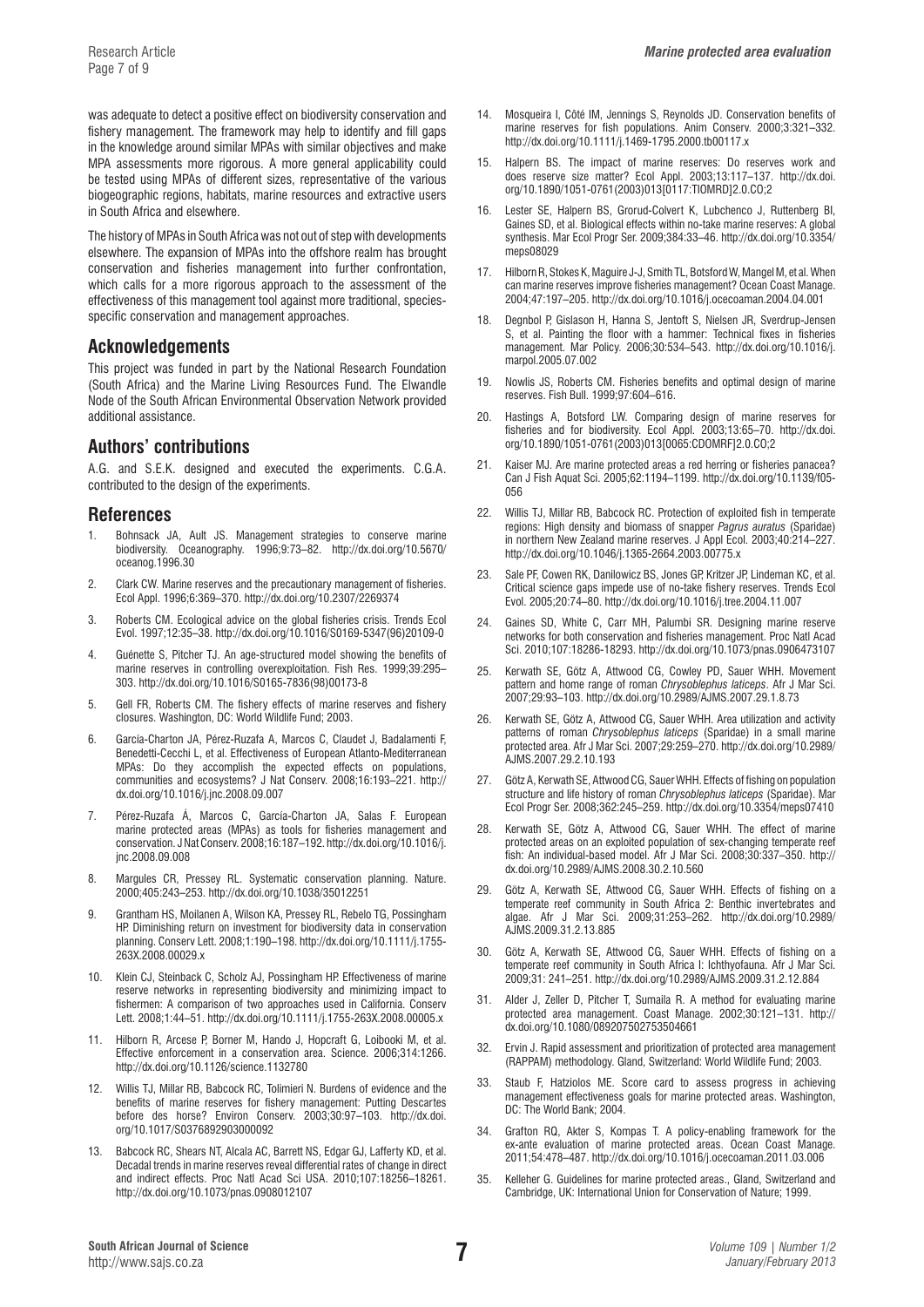- 36. Pomeroy R, Parks J, Watson L. How is your MPA doing? A guidebook of natural and social indicators for evaluating marine protected area management effectiveness. Gland, Switzerland and Cambridge, UK: International Union for Conservation of Nature; 2004.
- 37. Flemming BW, Eagle GA, Fricke AH, Hunter IT, Martin IT, Schumann EH, et al. Agulhas Bank studies. Stellenbosch: National Research Institute for Oceanology; 1983.
- 38. Zoutendyk P, Duvenage IR. Composition and biological implications of a nepheloid layer over the inner Agulhas Bank near Mossel Bay, South Africa. T Roy Soc S Afr. 1989;47:187–197. [http://dx.doi.](http://dx.doi.org/10.1080/00359198909520162) [org/10.1080/00359198909520162](http://dx.doi.org/10.1080/00359198909520162)
- 39. Buxton CD. Feeding biology of the Roman *Chrysoblephus laticeps* (Pisces: Sparidae). S Afr J Mar Sci. 1984;2:33–42. [http://dx.doi.](http://dx.doi.org/10.2989/02577618409504356) [org/10.2989/02577618409504356](http://dx.doi.org/10.2989/02577618409504356)
- Pradervand P, Hiseman R. An analysis of the recreational shore fishery in the Goukamma Marine Protected Area. Afr Zool. 2006;41:275–285. [http://](http://dx.doi.org/10.3377/1562-7020%282006%2941%5B275:AAOTRS%5D2.0.CO%3B2) [dx.doi.org/10.3377/1562](http://dx.doi.org/10.3377/1562-7020%282006%2941%5B275:AAOTRS%5D2.0.CO%3B2)-7020(2006)41[275:AAOTRS]<2.0.CO>;2
- 41. Department of Agriculture, Forestry and Fisheries (DAFF). Status of the South African marine fishery resources: 2010 annual report. Cape Town: Fisheries Branch of the Department of Agriculture, Forestry and Fisheries; 2010.
- 42. Jennings S, Marshall SS, Polunin NVC. Seychelles' marine protected areas: Comparative structure and status of reef fish communities. Biol Conserv. 1996;75:201–209. <http://dx.doi.org/10.1016/0006>-3207(95)00081-X
- 43. Attwood CG, Harris JM, Williams AJ. International experience of marine protected areas and their relevance to South Africa. S Afr J Mar Sci. 1997;18:311–332. <http://dx.doi.org/10.2989/025776197784161162>
- 44. Attwood CG, Mann BQ, Beaumont J, Harris JM. Review of the state of marine protected areas in South Africa. S Afr J Mar Sci. 1997;18:341–367. <http://dx.doi.org/10.2989/025776197784160910>
- 45. Roberts CM. Selecting marine reserve locations: optimality versus opportunism. Bull Mar Sci. 2000;66:581–592.
- 46. Rogers CS, Beets J. Degradation of marine ecosystems and decline of fishery resources in marine protected areas in the US Virgin Islands.<br>Environ Conserv. 2001;28:312-322. http://dx.doi.org/10.1017/ Environ Conserv. 2001;28:312–322. [http://dx.doi.org/10.1017/](http://dx.doi.org/10.1017/S0376892901000340) [S0376892901000340](http://dx.doi.org/10.1017/S0376892901000340)
- 47. Kritzer JP. Effects of noncompliance on the success of alternative designs of marine protected area networks for conservation and fisheries management. Conserv Biol. 2004;18:1021–1031. [http://dx.doi.org/10.1111/j.1523-](http://dx.doi.org/10.1111/j.1523-1739.2004.00022) [1739.2004.00022](http://dx.doi.org/10.1111/j.1523-1739.2004.00022).x
- 48. Kendall MS, Eschelbach KA, McFall G, Sullivan J, Bauer L. MPA design using sliding windows: Case study designating a research area. Ocean Coast Manage. 2008;51:815–825. [http://dx.doi.org/10.1016/j.](http://dx.doi.org/10.1016/j.ocecoaman.2008.09.004) [ocecoaman.2008.09.004](http://dx.doi.org/10.1016/j.ocecoaman.2008.09.004)
- 49. Götz A, Kerwath SE, Attwood CG, Sauer WHH. A change of the seaward boundary of Goukamma Marine Protected Area could increase conservation and fishery benefits. S Afr J Sci. 2009;105:330–331.
- 50. Götz A. Assessment of the effect of Goukamma Marine Protected Area on community structure and fishery dynamics [PhD thesis]. Grahamstown: Rhodes University; 2005.
- 51. McClanahan TR, Mangi S. Spillover of exploitable fishes from a marine park and its effect on the adjacent fishery. Ecol Appl. 2000;10:1792–1805. [http://](http://dx.doi.org/10.1890/1051-0761%282000%29010%5B1792:SOEFFA%5D2.0.CO%3B2) [dx.doi.org/10.1890/1051](http://dx.doi.org/10.1890/1051-0761%282000%29010%5B1792:SOEFFA%5D2.0.CO%3B2)-0761(2000)010[1792:SOEFFA][2.0.CO;](2.0.CO)2
- 52. Goñi R, Adlerstein S, Alvarez-Berastegui D, Forcada A, Reñones O, Criquet G, et al. Spillover from six western Mediterranean marine protected areas: Evidence from artisanal fisheries. Mar Ecol Progr Ser. 2008;366:159–174. <http://dx.doi.org/10.3354/meps07532>
- 53. Hawkins JP, Roberts CM. Effects of fishing on sex-changing Caribbean parrotfishes. Biol Conserv. 2004;115:213–226. [http://dx.doi.org/10.1016/](http://dx.doi.org/10.1016/S0006) [S0006-](http://dx.doi.org/10.1016/S0006)3207(03)00119-8
- 54. Claudet J, Osenberg CW, Benedetti-Cecchi L, Domenici P, García-Charton JA, Pérez-Ruzafa A, et al. Marine reserves: size and age do matter. Ecol Lett. 2008;11:481–489. [http://dx.doi.org/10.1111/j.1461-0248.2008.01166.](http://dx.doi.org/10.1111/j.1461-0248.2008.01166)x
- Halpern BS, Warner RR. Marine reserves have rapid and lasting effects. Ecol Lett. 2002;5:361–366. [http://dx.doi.org/10.1046/j.1461-](http://dx.doi.org/10.1046/j.1461-0248.2002.00326) [0248.2002.00326](http://dx.doi.org/10.1046/j.1461-0248.2002.00326).x
- 56. Roberts CM, Andelman S, Branch GM, Bustamante RH, Castilla JC, Dugan J, et al. Ecological criteria for evaluating candidate sites for marine reserves. Ecol Appl. 2003;13:199–214. [http://dx.doi.org/10.1890/1051](http://dx.doi.org/10.1890/1051-0761%282003%29013%5B0199:ECFECS%5D2.0.CO%3B2)- 0761(2003)013[0199:ECFECS[\]2.0.CO](2.0.CO);2
- 57. Walters CJ, Holling CS. Large-scale management experiments and learning by doing. Ecology. 1990;71:2060–2068. <http://dx.doi.org/10.2307/1938620>
- Pinnegar JK, Polunin NVC, Francour P, Badalamenti F, Chemello R, Harmelin-Vivien M-L, et al. Trophic cascades in benthic marine ecosystems: lessons for fisheries and protected-area management. Environ Conserv. 2000;27:179–200. <http://dx.doi.org/10.1017/S0376892900000205>
- 59. Antolić B, Skaramuca B, Špan A, Mušin D, Sanko-Njire J. Food and feeding habits of a herbivore fish *Sarpa salpa* (L.) in the southern Adriatic (Croatia). Acta Adriat. 1994;35:45–52.
- 60. Havelange S, Lepoint G, Dauby P, Bouquegneau JM. Feeding of the sparid fish *Sarpa salpa* in a seagrass ecosystem: Diet and carbon flux. Mar Ecol PSZNI. 1997;18:289–297. [http://dx.doi.org/10.1111/j.1439-0485.1997.](http://dx.doi.org/10.1111/j.1439-0485.1997.tb00443) [tb00443.](http://dx.doi.org/10.1111/j.1439-0485.1997.tb00443)x
- 61. Menge BA. Indirect effects in marine rocky intertidal interaction webs: Patterns and importance. Ecol Monogr. 1995;65:21–74. [http://dx.doi.](http://dx.doi.org/10.2307/2937158) [org/10.2307/2937158](http://dx.doi.org/10.2307/2937158)
- 62. Shears NT, Babcock RC. Marine reserves demonstrate top-down controls of community structure on temperate reefs. Oecologia. 2002;132:131–142. <http://dx.doi.org/10.1007/s00442>-002-0920-x
- 63. DeMartini EE. Modelling the potential of fishery reserves for managing Pacific coral reef fishes. Fish Bull. 1993;91:414–427.
- 64. Attwood CG, Bennett BA. Variation in dispersal of galjoen (*Coracinus capensis*) (Teleostei: Coracinidae) from a marine reserve. Can J Fish Aquat Sci. 1994;51:1247–1257. [http://dx.doi.org/10.1139/f94-](http://dx.doi.org/10.1139/f94)124
- 65. Buxton CD, Smale MJ. Abundance and distribution patterns of three temperate reef fishes (Teleostei: Sparidae) in exploited and unexploited areas off the southern Cape coast. J Appl Ecol. 1990;26:441–451. [http://](http://dx.doi.org/10.2307/2404072) [dx.doi.org/10.2307/2404072](http://dx.doi.org/10.2307/2404072)
- 66. Mann BQ South African marine linefish status reports. Oceanographic Research Institute Special Publication No. 7. Durban: Oceanographic Research Institute; 2000.
- 67. Zeller D, Stoute SL, Russ GR. Movements of reef fishes across marine reserve boundaries: Effects of manipulating a density gradient. Mar Ecol Progr Ser. 2003;254:269–280.<http://dx.doi.org/10.3354/meps254269>
- 68. Abesamis RA, Russ GR. Density-dependent spillover from a marine reserve: Long-term evidence. Ecol Appl. 2005;15:1798–1812. [http://dx.doi.](http://dx.doi.org/10.1890/05) [org/10.1890/05-](http://dx.doi.org/10.1890/05)0174
- 69. Ashworth JS, Ormond RFG. Effects of fishing pressure and trophic group on abundance and spillover across boundaries of a no-take zone. Biol Conserv. 2005;121:333–344.<http://dx.doi.org/10.1016/j.biocon.2004.05.006>
- 70. Stobart B, Warwick R, González C, Mallol S, Díaz D, Reñones O, et al. Long-term and spillover effects of a marine protected area on an exploited fish community. Mar Ecol Progr Ser. 2009;384:47–60. [http://dx.doi.](http://dx.doi.org/10.3354/meps08007) [org/10.3354/meps08007](http://dx.doi.org/10.3354/meps08007)
- 71. Pelc RA, Warner RR, Gaines SD, Paris CB. Detecting larval export from marine reserves. Proc Natl Acad Sci USA. 2010;107:18266–18271. [http://](http://dx.doi.org/10.1073/pnas.0907368107) [dx.doi.org/10.1073/pnas.0907368107](http://dx.doi.org/10.1073/pnas.0907368107)
- 72. Buxton CD. Reproductive biology of *Chrysoblephus laticeps* and *C. cristiceps* (Teleostei: Sparidae). J Zool. 1990;220:497–511. [http://dx.doi.](http://dx.doi.org/10.1111/j.1469-7998.1990.tb04321) [org/10.1111/j.1469-7998.1990.tb04321.](http://dx.doi.org/10.1111/j.1469-7998.1990.tb04321)x
- 73. Brouwer SL, Griffiths CL, Roberts MJ. Adult movement and larval dispersal of *Argyrozona argyrozona* (Pisces: Sparidae) from a temperate marine protected area. S Afr J Mar Sci. 2003;25:395–402. [http://dx.doi.](http://dx.doi.org/10.2989/18142320309504028) [org/10.2989/18142320309504028](http://dx.doi.org/10.2989/18142320309504028)
- 74. Gaines SD, Gaylord B, Largier JL. Avoiding current oversights in marine reserve design. Ecol Appl. 2003;12:32–46.<http://dx.doi.org/10.1890/1051>- 0761(2003)013[0032:ACOIMR[\]2.0.CO](http://dx.doi.org/10.1890/1051-0761%282003%29013%5B0032:ACOIMR%5D2.0.CO%3B2);2
- Brownell CL. Water quality requirements for first-feeding in marine fish larvae of the Cape of Good Hope with descriptions of developmental stages [PhD thesis]. Cape Town: University of Cape Town; 1979.
- 76. Davis JA. Investigations into the larval rearing of two South African sparid species [MSc thesis]. Grahamstown: Rhodes University; 1997.